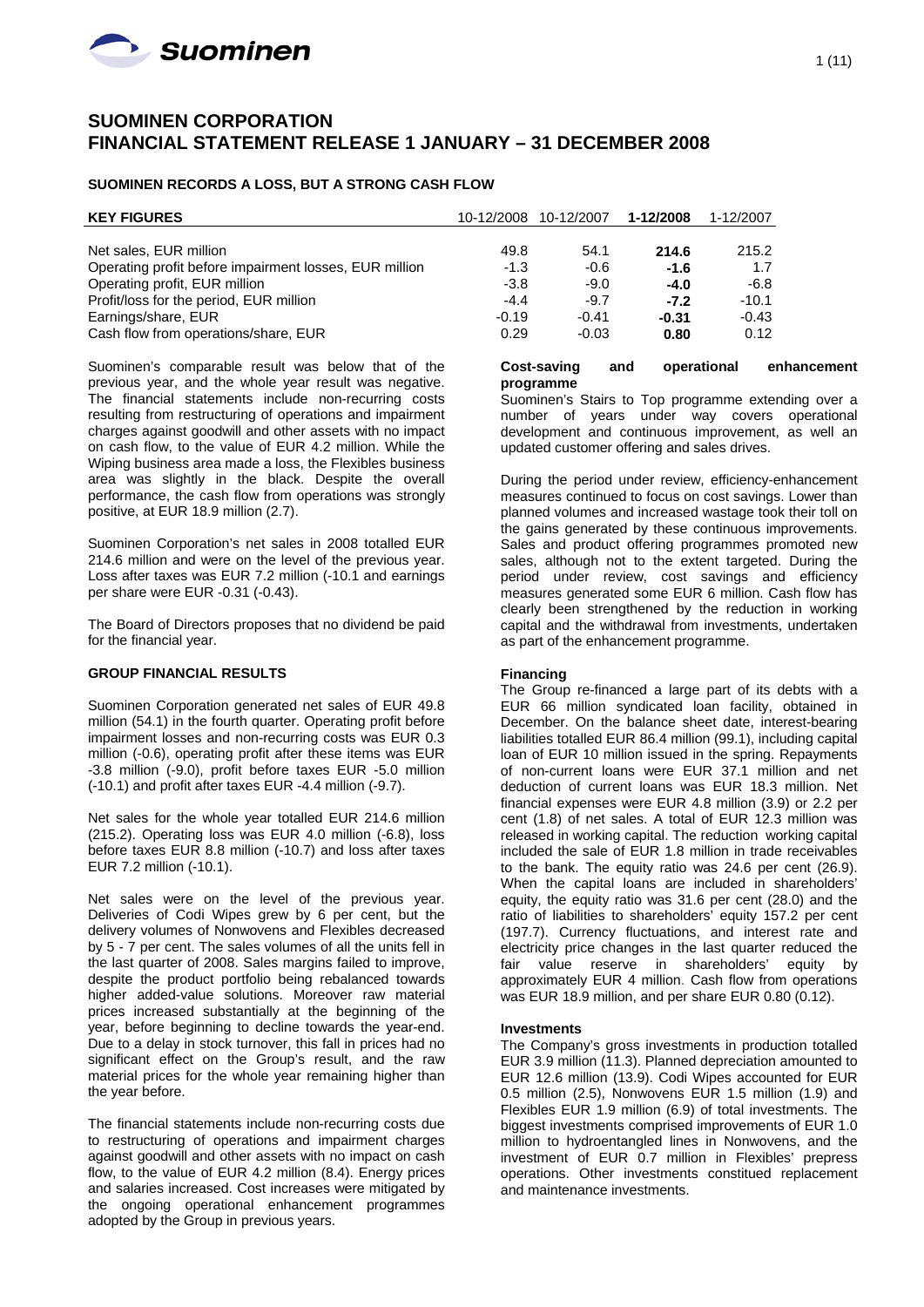### **SEGMENT RESULTS**

During the period under review, net sales of the Wiping business area totalled EUR 138.5 million, an increase of nearly one per cent on the corresponding period in 2007. The business area's operating profit after impairment losses and non-recurring costs was EUR -4.8 million (-8.8). Before these deductions, operating profit was EUR -0.7 million (-0.4). The organisations within the business area were harmonised and individuals responsible for sales and production and other management within both units will now report directly to the head of the business area. The General Manager of the Nonwovens unit resigned in conjunction with the reorganisation.

Net sales of Codi Wipes, at EUR 72.4 million, grew by 3 per cent on the previous year. Delivery volumes grew in personal care and moist toilet wipes. In baby wipes, delivery volumes fell compared to the previous year. Average sales prices continued to fall as expected, partly due to changes in the sales mix, and partly due to lower contract prices. Despite the growth in volumes, the targets set for increasing sales to new customers and our own new product applications were not met.

The efficiency of operations developed positively and cost-saving measures were continued. Additional measures were launched in the autumn to improve profitability in the business unit, by extracting unprofitable products and production lines. Local employee negotiations were begun to prepare the way for a cut in production, and it was agreed that streamlining would take place from the New Year, resulting in a reduction of 40 permanent jobs and the closure of two old packaging lines. Temporary employees were made redundant at the end of the year and the workforce will be reduced by almost 60 people by September 2009. A sum of EUR 1.6 million has been included in the financial statement with respect to expenditure arising from personnel costs for the notice period, in compliance with local legislation.

Net sales of Nonwovens decreased by one per cent to EUR 76.3 million. Delivery volumes fell by 7 per cent. Deliveries of thermobonded material for hygiene products increased significantly, while those of hydroentangled nonwovens to Europe increased and deliveries to the US market fell. There was an increase in internal deliveries. At the end of the year, deliveries of nonwovens fell significantly compared to the previous months, due to US deliveries drying up, and the worsening of the general economic situation. Average sales prices were slightly higher than the year before, with higher raw material costs being reflected in sales prices.

The price of raw materials rose at the beginning of the year, but in the case of plastics, began to fall towards the year-end. Since higher raw material prices could not be passed onto sales prices in full, raw material costs were higher in relative terms than for the year before. The change made to the production line late in the summer temporarily increased the amount of production waste. On the other hand, production of pulp-based nonwoven for wipes, which has been barely profitable, was terminated during the third quarter. At the end of the year, a two-week lay-off involving the entire workforce of the unit was implemented. The drop in production volumes slowed down the implementation of the Stairs to the Top programme, and at the end of the year, unit costs increased and the operating result was negative. The unit

recorded EUR 2.2 million of impairment losses of goodwill and EUR 0.5 million write down of assets.

Net sales of Flexibles totalled EUR 76.8 million (78.3) and operating profit was EUR 1.2 million (2.4). Net sales decreased slightly from the previous year due to lower hygiene packaging volumes. Deliveries of food packaging increased. No significant changes occurred in sales of carrier bags and sales of security and system packaging, delivery volumes in this business area falling by 5 per cent compared to 2007. Sales increases were realised in line with the Stairs to the Top programmes, but they were not sufficient to compensate for lower volumes in the hygiene sector.

The prices of plastic raw materials used in Flexibles reached record levels in the summer, but began to dwindle towards the end of the year. The business area conducted sales price negotiations with a range of its customers during the summer and, as a result, average prices increased towards the end of the year. However, customers' order volumes fell slightly at the end of the year, resulting in higher per unit costs in production. Production at the Polish plant increased by 13 per cent thanks to the printing press investment of the year before; personnel within the business area were reduced by some 40 employees. Local employee negotiations regarding head count reductions in Finland had an impact on this number. The cost savings of the Stairs to Top programme were achieved, although not to the extent targeted.

#### **ORGANISATION AND PERSONNEL**

Petri Rolig was appointed President and CEO of Suominen Corporation as of 1 May 2008. Kalle Tanhuapää having retired from the same position on 30 April 2008. Paul-Erik Toivo was appointed Vice President and General Manager of the Wiping business area as of 17 March 2008. Mikko Pellinen, the Vice President and General Manager of the Flexibles business area, started on 1 October 2008.

The Corporate Executive Team comprises, the President and CEO, the Vice President and General Manager of the Wiping business area, the Vice President and General Manager of the Flexibles business area, and the Vice President and CFO.

### **GENERAL MEETINGS OF SHAREHOLDERS**

The Annual General meeting of Shareholders was held on 27 March 2008. The General Meeting decided that no dividend be paid for 2007.

The General Meeting approved the financial statements of the parent company and the Group for the financial year 1 January - 31 December 2007 and released the members of the Board of Directors and the President and CEO from liability for the period.

The General Meeting elected Heikki Bergholm, Kai Hannus, Pekka Laaksonen, Juhani Lassila, Mikko Maijala and Heikki Mairinoja to the Board of Directors. Mikko Maijala has served as Chairman and Pekka Laaksonen as Deputy Chairman of the Board.

PricewaterhouseCoopers Oy, Authorised Public Accountants, with Heikki Lassila, APA, as the principal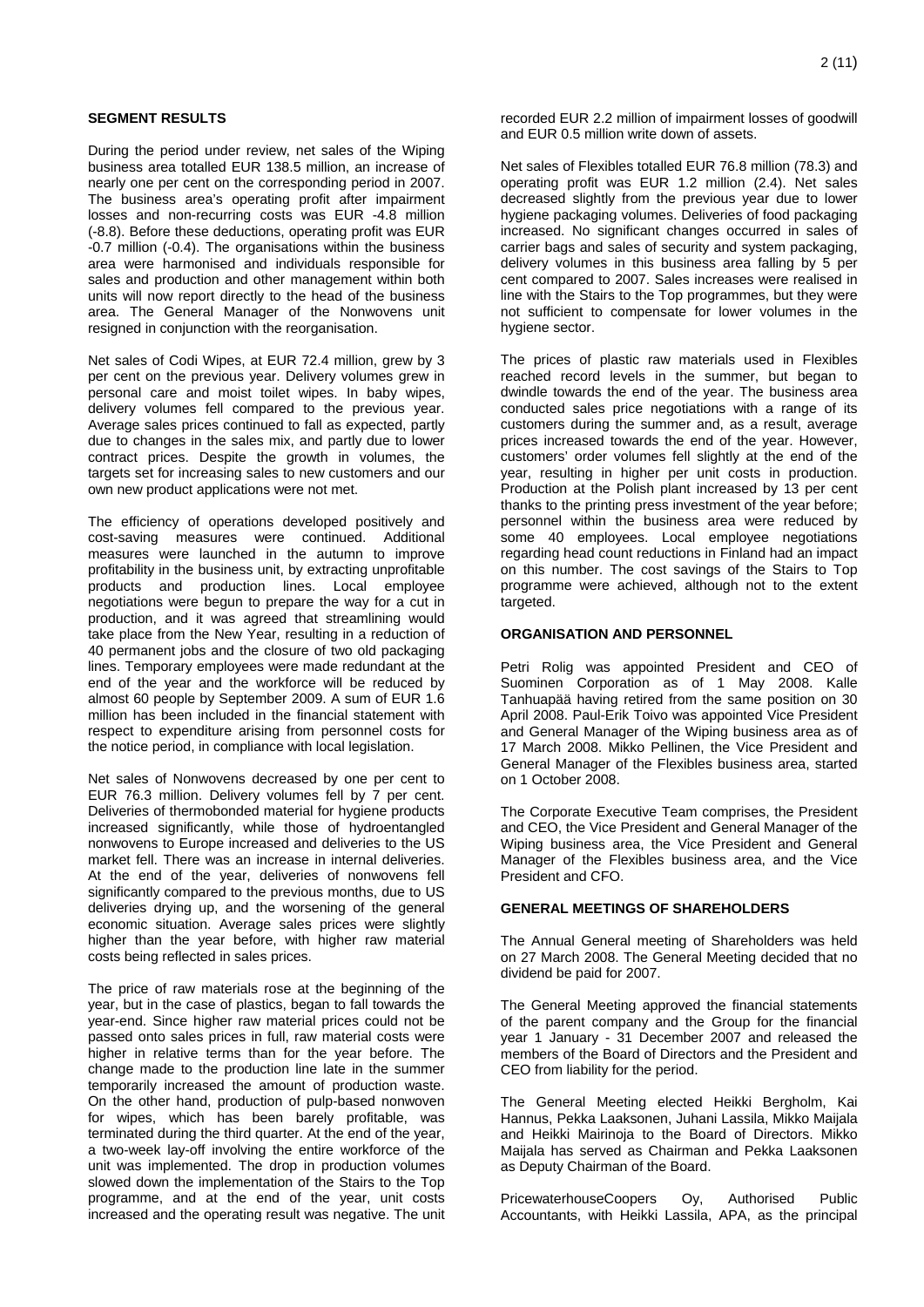auditor, were elected as auditors of Suominen Corporation.

### **SHARE CAPITAL AND SHARES**

#### **Share capital**

The registered number of issued shares of Suominen totals 23,720,112 shares or EUR 11,860,056. There were no changes in share capital during the period under review.

### **Share trading and price**

A total of 4,251,828 Suominen Corporation shares were traded between January and December 2008, equivalent to 17.9 per cent of shares included in the Company's share capital. The trading price varied between EUR 0.60 and EUR 2.25. The share closed the year at EUR 0.66, giving the Company a market capitalisation of EUR 15,618,936 as of the end of the year.

### **The Company's own shares**

On 1 January 2008, the Company held 36,343 of its own shares, with an acquisition value of EUR 3.19 per share.

The Annual General Meeting of Shareholders held on 27 March 2008 authorised the Board of Directors to decide on the acquisition of a maximum of 1,186,000 of the Company's own shares. The authorisation will be valid for 18 months after the decision of the General Meeting. The repurchased shares will be used as payment in business acquisitions or other arrangements in the Company's business, to finance investments, to implement incentive programmes, will be held by the Company, or will be otherwise conveyed or cancelled. The Company's own shares will be repurchased otherwise than in proportion to the holdings of the shareholders by using non-restricted equity through public trading on the NASDAQ OMX Helsinki at the market price prevailing at the time of acquisition. Based on its authorisation to repurchase, the Company on 4 - 7 November 2008 repurchased 50,000 of its own shares, with an average price of EUR 0.67.

The General Meeting also authorised the Board of Directors to decide on the conveyance of a maximum of 1,222,000 of the Company's own shares. The authorisation will be valid for 18 months after the end of the General Meeting. Within the authorisation the Company has conveyed 31,286 of its own shares as emoluments to the Board of Directors in the period under review. The price of the conveyed shares was EUR 1.63 per share.

On 31 December 2008, Suominen Corporation held a total of 55,057 of its own shares, accounting for 0.2% of the share capital and votes.

#### **Stock options 2006 and 2007**

Under stock option plan 2006, a maximum of 300,000 stock options shall be issued to the President and CEO of Suominen Corporation as specified by the Board of Directors. Each stock option entitles its holder to subscribe for one Suominen Corporation's share with an equivalent book value of EUR 0.50. According to the 2006C stock option plan a total of 100,000 stock options has been issued in the period under review. The share subscription price for the stock options is the trade volume-weighted average price of the Company share on the NASDAQ OMX Helsinki in May 2008 or EUR 1.66. The subscription period for the 2006C stock options is from 2 May 2010 to 30 October 2011. A total of 200,000

stock options included in the 2006A and 2006B stock option issues were returned to the Company at the time of the CEO change-over.

Under stock option plan 2007, a maximum of 200,000 stock options shall be issued to the Executive Team of Suominen Corporation as specified by the Board of Directors. Each stock option entitles its holder to subscribe for one Suominen Corporation's share with an equivalent book value of EUR 0.50. During the period under review, a total of 35,000 stock options has been issued according to the 2007A stock option plan, and a total of 60,000 stock options according to the 2007B stock option plan. The share subscription price for the 2007A stock options is the trade volume-weighted average price of the Company share on the NASDAQ OMX Helsinki in May 2007 or EUR 3.44. The share subscription price for the 2007B stock options is the trade volume-weighted average price of the Company share on the NASDAQ OMX Helsinki in May 2008 or EUR 1.66. The subscription period for the 2007A stock options is from 2 May 2009 to 30 October 2010, and for the 2007B stock options from 2 May 2010 to 30 October 2011.

As the registered number of Suominen's issued shares totals 23,720,112, the number of shares may rise to a maximum of 24,220,112 after stock option subscriptions.

### **Other authorisation for the board of directors**

The Board of Directors is not currently authorised to issue shares, convertible bonds or bonds with warrants.

#### **Notifications of changes in holdings**

On 20 November 2008, Etra Invest Oy reported that its holding in the share capital and voting rights of Suominen Corporation had grown to 5.73%.

### **Capital loans**

Suominen Group issued a new EUR 10 million capital loan in the spring. This loan will mature over a period of five years, in five equal instalments, and the loan interest is 11.5 per cent. The capital loan comes after other loans in order of preference, the prerequisites for paying the related interest and capital being determined by the Companies Act. On 30 June 2008, the Company repaid the final instalment of EUR 2 million of the previous capital loan, which was issued in 2003.

### **NEAR-FUTURE UNCERTAINTIES**

Demand for Suominen's products is affected by changes in consumer demand in Europe. The worsening economic situation is influencing consumers' behaviour and there is a risk that consumers may change their purchasing habits.

Suominen's customer base is fairly narrow, which adds to the customer-specific risk. This may have an impact on Suominen's business operations if consumers' buying habits become more constrained due to the general fall in consumption, or if net sales are negative. The Company's ten largest customers account for 61 (63) per cent of its sales, long-term contracts prevailing in the case of the largest customers. The Board of Directors has set up a risk policy to manage the credit risk posed by customers. Customers' credit limits are set according to their credit worthiness and customer status. Receivables that fail to meet the required credit worthiness are insured.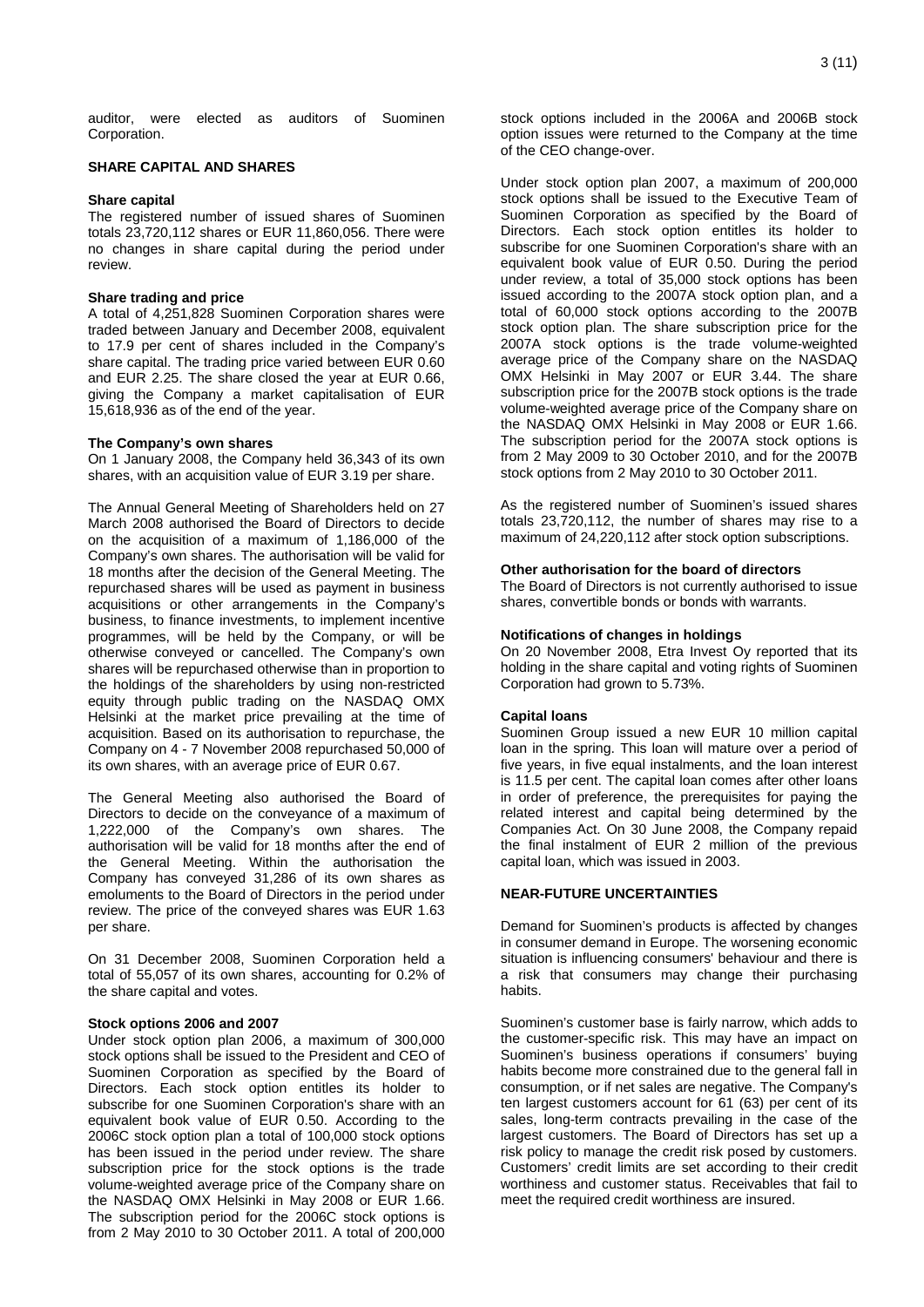Plastic-based products suffer from a poor image in certain cases, which may increase the risk of low demand for some products. However, it is difficult to find alternatives to the products in Suominen's range. New technology and imports from countries with cheap production costs may reduce the competitiveness of Suominen's products. These risks can be minimised by setting quality specifications that cannot be met by currently available cheaper solutions, and meeting challenges posed by transportation and distribution.

Lengthy interruptions in the supply of the Company's principal raw materials would necessitate production cuts at Suominen, and thereby have a negative impact on the Company's business operations. Suominen has several large international raw material suppliers, which means that serious interruptions in the supply are unlikely. The price of oil-based raw materials used by Suominen is set largely by world markets, which makes these prices difficult to forecast. Suominen purchases about EUR 40 million worth of oil-based raw materials per annum. A price change at this level is reflected in prices charged to customers within 3 - 6 months.

Suominen aims to protect its business against product liability risks through the use of systematic quality assurance processes and product liability insurance. R&D is responsible for ensuring the underlying safety of the Group's products through product development and production. Continuous quality control ensures the quality of end products. The Company considers major product liability-related claims unlikely, and is unaware of any such claims.

Managing damage risk forms part of the operational management of the Group's units. Risks of this type are covered by the Group's indemnity insurance for guaranteeing the continuity of operations. The Group's insurance needs are met by insurance policies approved by the Board of Directors and arranged by an external insurance broker, who assesses the related risk and arranges cover for property, interruption of production and liability. These policies are purchased from reputable insurance companies.

The Group's financial risks are managed according to a policy approved by the Board of Directors. These risks include the adequacy of funding, credit risks, and the market risks associated with financial instruments, divided into currency, interest, and commodity risks. Suominen's credit agreements contain a clause which states that unless the Company meets its obligations in full in this respect, the banks have the right to call in their loans prematurely and renegotiate their terms. Suominen considers that by improving operational profitability and reducing the Company's debts, this clause can be met, but the safety margin is not great.

Impairment test calculations are made annually to determin whether there is any indication of impairment. These calculations require forecasts. Actual cash flows may deviate from the forecast future discounted cash flows since the long economic life-time of assets, changes in the estimated product prices production costs, and interest rates used in the discounting may result in significant write-downs. Impairment test calculations are

based on present estimates of future developments. A one-time impairment charge against goodwill of EUR 2.2 million was booked at the end of 2008 related to Nonwovens. The value applied for Codi Wipes exceeded the carrying amount by EUR 1.2 million.

### **OUTLOOK**

Demand for Suominen's products is evaluated on the basis of customer contracts and use forecast provided by customers. While our short-term use forecasts indicate lower volumes, it is currently difficult to determine whether this is caused by lower consumer demand, or a shortterm decline in customers' stocks. Consumption of Suominen's main product groups is expected to remain more stable than the general consumer demand.

Suominen's net sales are expected to fall compared to the year before, not only due to the general economic uncertainty, but also due to the rationalisation measures taken in the business units.

The focus of the Company's operations is on improving profitability, and strengthening its cash flow and capital structure. The Stairs to Top enhancement programme will be continued throughout the Group, and is expected to improve Suominen's competitiveness. Plastic raw material prices fell at the end of 2008, which is expected to improve the result, particularly for the first quarter of 2009.

Suominen estimates that the financial performance and profit after taxes will improve in 2009 compared to the year before.

### **EVENTS AFTER THE REPORTING PERIOD**

Employee negotiations at Suominen Nonwovens' Nakkila plant were concluded in February 2009. As a result of the negotiations, the entire personnel of the unit will be temporarily laid off based on a staggered schedule in 2009. The aggregated number of temporary lay-offs will amount to 58 days, while the timing and duration will be reviewed over the year to match fluctuations in sales.

### **PROPOSAL BY THE BOARD OF DIRECTORS**

The parent Company's distributable assets as of the end of 2008 totalled EUR 11,233,730.47, of which the loss for the year was EUR 1,549,259.22.

The Board of Directors will propose at the Annual General Meeting to be held on 20 March 2009 that these funds should be distributed as follows:

| No dividend be paid for the      |               |
|----------------------------------|---------------|
| financial year, EUR              | 0.00          |
| Leaving on the retained earnings |               |
| account. EUR                     | 11,233,730.47 |

No substantive changes have taken place in the Company's financial position after the end of the 2008 financial year.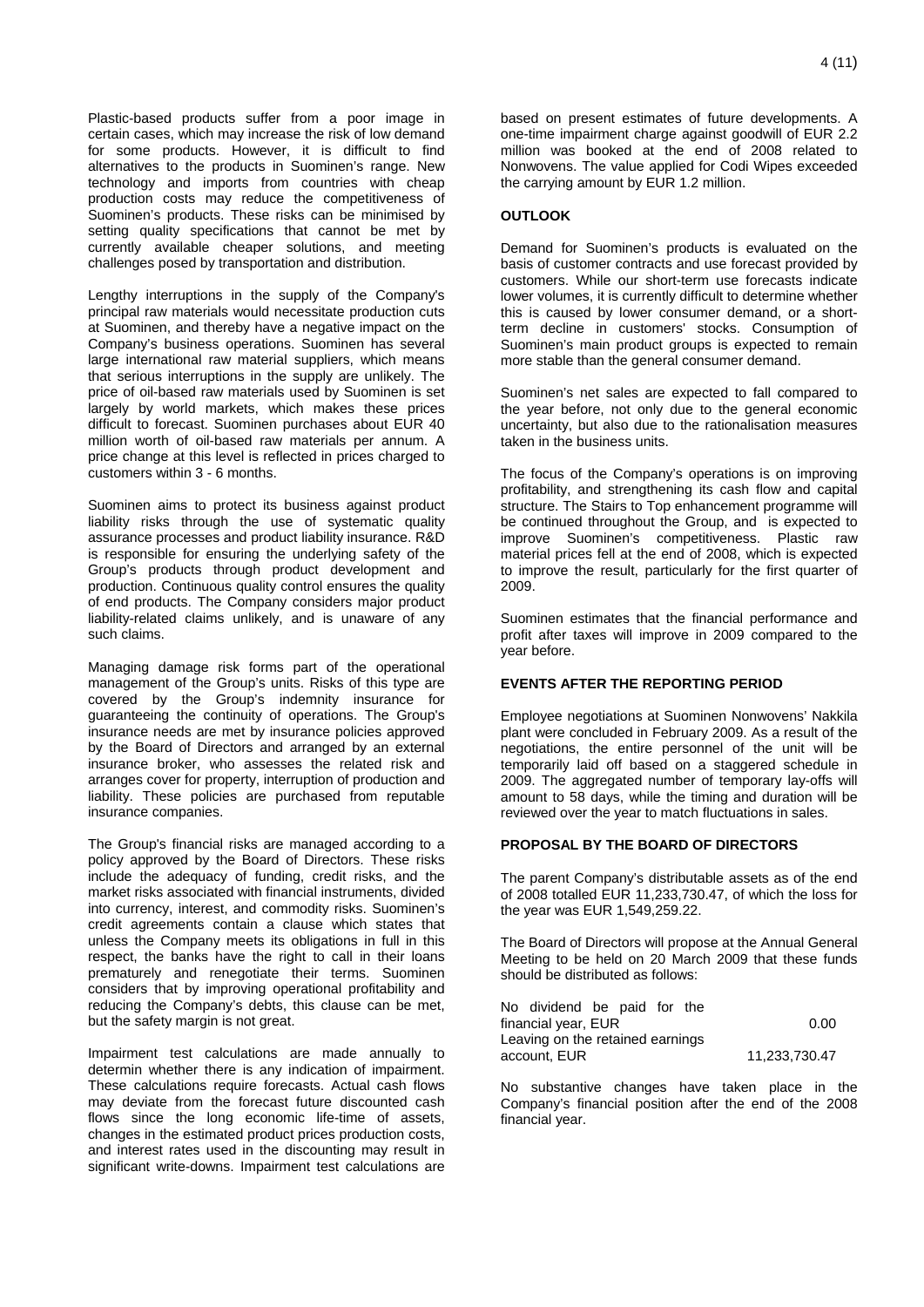### **SUOMINEN CORPORATION CONSOLIDATED 1 JANUARY - 31 DECEMBER 2008**

This financial statement has been prepared in compliance with IAS 34 Interim Financial Reporting. Changes to published accounting standards and interpretations, together with the new accounting standards that came into force on 1 January 2008, are presented in the financial statements for 2007. In 2008 Suominen has adopted IAS 39 (amended) and IFRS 7 (amended), Reclassification of Financial assets. These amendments enable the exclusion of certain financial assets from financial assets held for trading or from available-for-sale financial assets when certain criteria are met. Amendments do not have an effect on the consolidated financial statements.

In its principles for preparing the financial statements, Suominen has not applied any changes allowed by the published new standards and interpretations prior to their official introduction. The accounting principles are consistent in other respects with those of the annual financial statements for 2007.

The figures in this financial statement have not been audited.

### **STATEMENT OF INCOME**

| EUR 1 000                                 | 10-12/2008 | 10-12/2007 | 1-12/2008 | 1-12/2007 |
|-------------------------------------------|------------|------------|-----------|-----------|
|                                           |            |            |           |           |
| Net sales                                 | 49 824     | 54 072     | 214 605   | 215 245   |
| Cost of goods sold                        | -46 770    | -51 847    | $-203429$ | -202 738  |
| Gross profit                              | 3 0 5 4    | 2 2 2 5    | 11 176    | 12 507    |
| Other operating income                    | 1 0 2 2    | 384        | 1547      | 1438      |
| Sales and marketing expenses              | $-849$     | -718       | $-3319$   | $-3643$   |
| Research and development                  | -668       | -678       | $-2233$   | $-2121$   |
| Administration expenses                   | $-1842$    | $-1687$    | -6 667    | $-6300$   |
| Other operating expenses                  | $-2001$    | -122       | $-2060$   | -228      |
| Operating profit before impairment losses | $-1283$    | $-596$     | $-1555$   | 1653      |
| Impairment losses                         | $-2490$    | -8 430     | $-2490$   | -8 430    |
| <b>Operating profit</b>                   | $-3773$    | $-9026$    | $-4045$   | $-6777$   |
| Financial income and expenses             | $-1252$    | -1 036     | -4 796    | -3 918    |
| Profit before income taxes                | $-5025$    | $-100062$  | $-8841$   | $-10695$  |
| Income taxes                              | 636        | 379        | 1600      | 564       |
| Profit/loss for the period                | -4 389     | $-9683$    | -7 241    | $-10131$  |
|                                           |            |            |           |           |
| Earnings/share, EUR                       | $-0.19$    | $-0.41$    | $-0.31$   | -0.43     |

### **KEY FIGURES ON STATEMENT OF INCOME**

|                                     | 10-12/2008 | 10-12/2007 | 1-12/2008 | 1-12/2007 |
|-------------------------------------|------------|------------|-----------|-----------|
|                                     |            |            |           |           |
| Net sales, change, % *              | $-7.9$     |            | $-0.3$    |           |
| Gross profit, % **                  | 6.1        | 4.1        | 5.2       | 5.8       |
| Operating profit, % **              | $-7.6$     | $-16.7$    | $-1.9$    | $-3.1$    |
| Financial income and expenses, % ** | $-2.5$     | $-1.9$     | $-2.2$    | $-1.8$    |
| Profit before income taxes, % **    | $-10.1$    | $-18.6$    | $-4.1$    | $-5.0$    |
| Profit for the period year, % **    | $-8.8$     | $-17.9$    | $-3.4$    | -4.7      |

\* Compared with the corresponding period of the previous year.

\*\* As of net sales.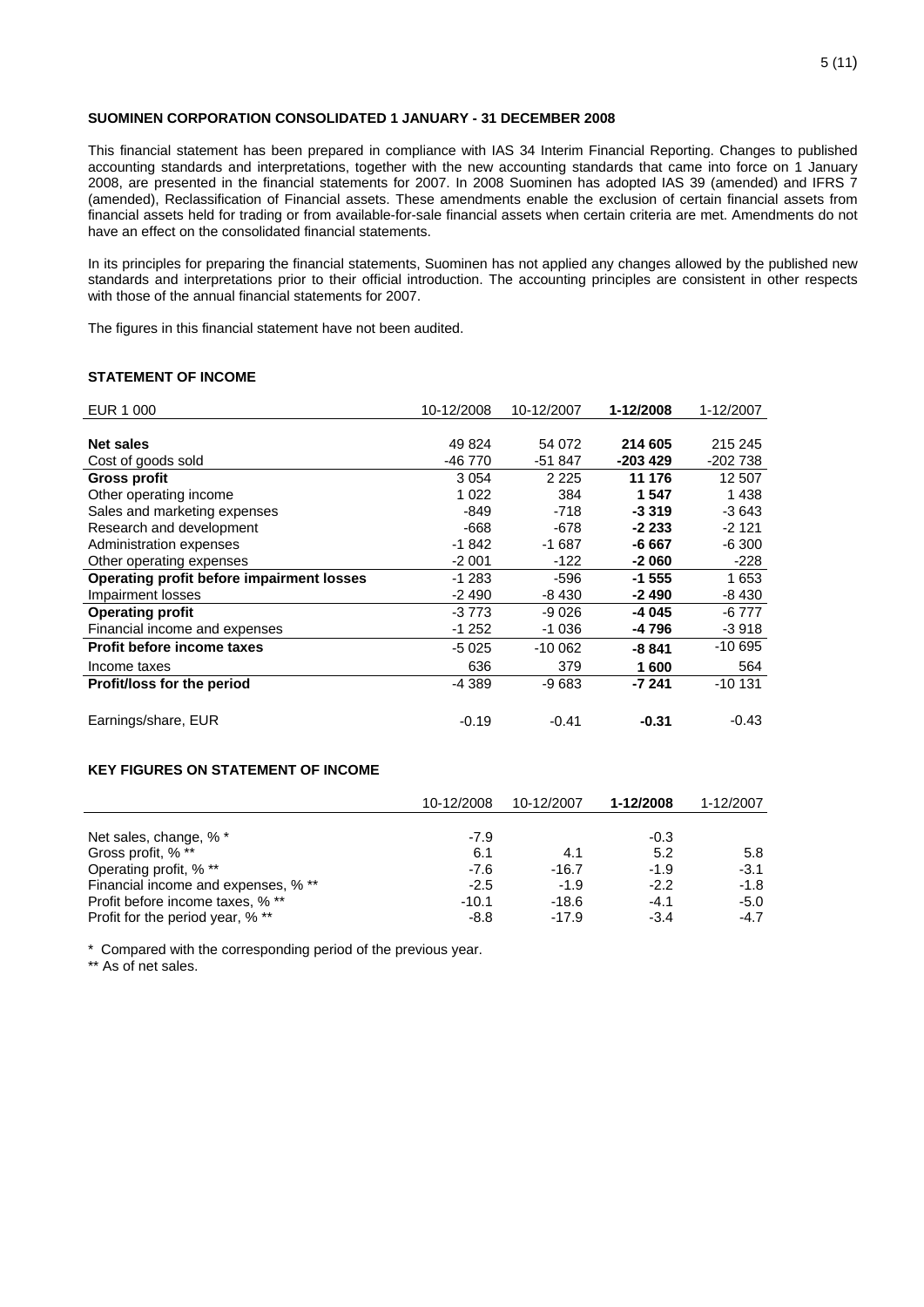# **BALANCE SHEET**

| EUR 1 000                                    | 12/2008 | 12/2007 |
|----------------------------------------------|---------|---------|
| Assets                                       |         |         |
| Non-current assets                           |         |         |
| Goodwill                                     | 23 404  | 25 604  |
| Intangible assets                            | 855     | 942     |
| Tangible non-current assets                  | 62 661  | 74 083  |
| Available-for-sale financial assets          | 627     | 712     |
| Held-to-maturity investments                 | 172     | 100     |
| Deferred tax assets                          | 1562    | 688     |
| Non-current assets, total                    | 89 281  | 102 129 |
| Current assets                               |         |         |
| Inventories                                  | 24 050  | 30 765  |
| Trade receivables                            | 21 174  | 28718   |
| Other current receivables                    | 4 843   | 8873    |
| Income tax receivables                       | 228     | 841     |
| Cash at bank and in hand                     | 4 243   | 1 0 9 4 |
| Current assets, total                        | 54 538  | 70 291  |
| Assets, total                                | 143819  | 172 420 |
| Shareholders' equity and liabilities         |         |         |
| Shareholders' equity                         |         |         |
| Share capital                                | 11 860  | 11 860  |
| Share premium account                        | 24 681  | 24 681  |
| Fair value and other reserves                | -540    | 1661    |
| <b>Translation differences</b>               | -288    | 1 202   |
| Other shareholders' equity                   | -323    | 6903    |
| Shareholders' equity, total                  | 35 390  | 46 307  |
| Liabilities                                  |         |         |
| Non-current liabilities                      |         |         |
| Deferred tax liabilities                     | 3684    | 5 848   |
| Capital loans                                | 8000    |         |
| Interest-bearing liabilities                 | 66 436  | 62 186  |
| Non-current liabilities, total               | 78 120  | 68 034  |
| <b>Current liabilities</b>                   |         |         |
| Interest-bearing liabilities                 | 9 967   | 34 933  |
| Provisions                                   |         | 100     |
| Capital loans                                | 2 000   | 2 000   |
| Income tax liabilities                       | 229     |         |
| Trade payables and other current liabilities | 18 113  | 21 046  |
| Current liabilities, total                   | 30 309  | 58 079  |
| Liabilities, total                           | 108 429 | 126 113 |
| Shareholders' equity and liabilities, total  | 143819  | 172 420 |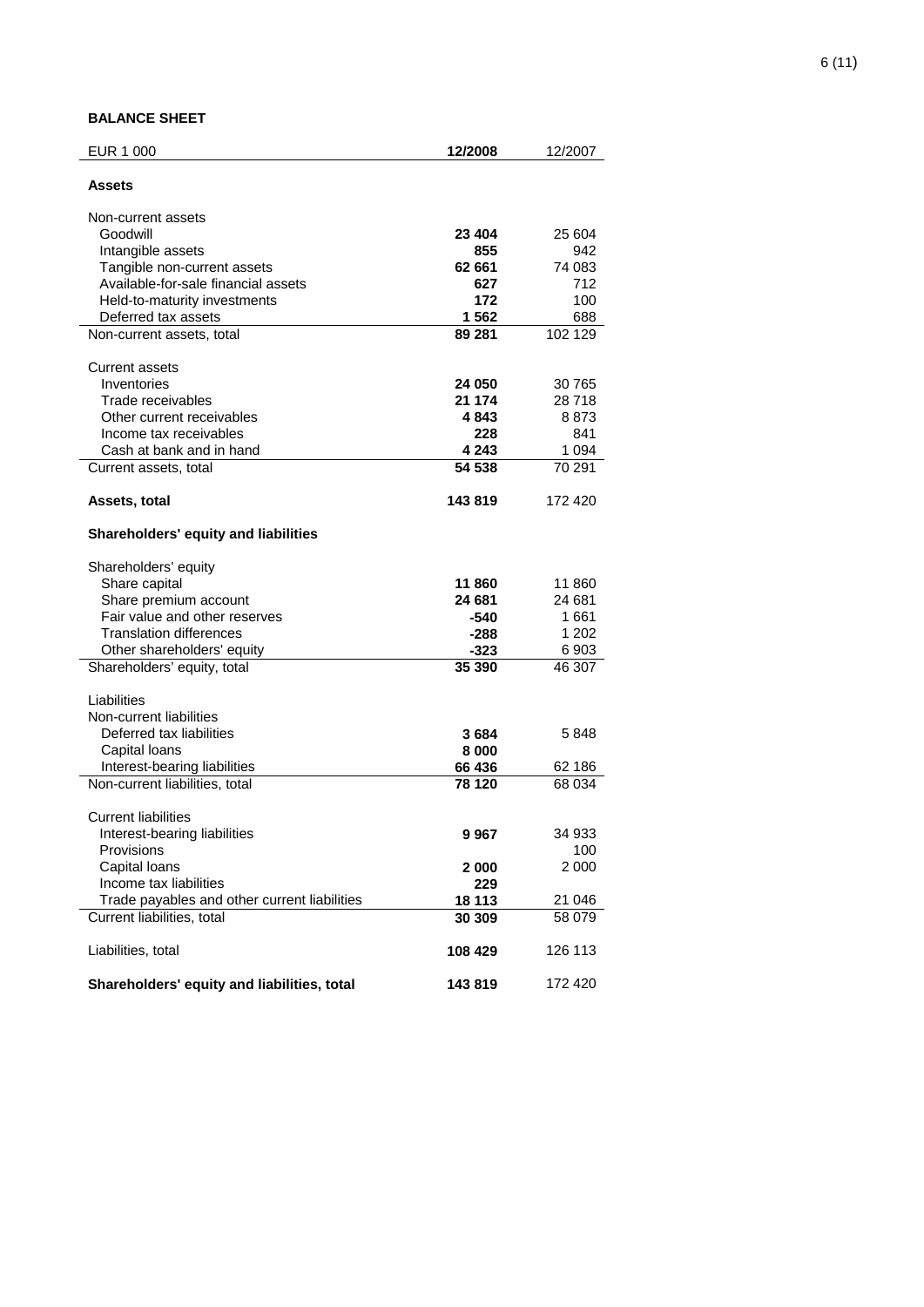## **STATEMENT OF CHANGES IN SHAREHOLDERS' EQUITY**

|                                                                                                            |          | Share    |             | Translati- |            | Actuarial   |          |                     |
|------------------------------------------------------------------------------------------------------------|----------|----------|-------------|------------|------------|-------------|----------|---------------------|
|                                                                                                            | Share    | premium  | Own         | on diffe-  | Fair value | gains and   | Retained |                     |
| EUR 1 000                                                                                                  | capital  | account  | shares      | rences     | reserves   | losses      | earnings | Total               |
| Total equity at 1 Jan.<br>2008                                                                             | 11 860   | 24 681   | $-115$      | 1 202      | 1776       | $\mathbf 0$ | 6903     | 46 307              |
| Net income recognised<br>directly in equity<br>Share-based payments<br>Other changes<br>Net income for the |          |          |             | $-1490$    | $-2267$    |             | 72<br>-8 | $-3757$<br>72<br>-8 |
| period                                                                                                     |          |          |             |            |            |             | $-7241$  | $-7241$             |
| <b>Total recognised</b><br>income and expense                                                              |          |          |             |            |            |             |          |                     |
| for the period<br><b>Business transactions</b><br>with shareholders<br>Repurchase of own                   | $\bf{0}$ | $\bf{0}$ | $\mathbf 0$ | $-1490$    | $-2267$    | $\bf{0}$    | $-7177$  | $-10934$            |
| shares                                                                                                     |          |          | $-34$       |            |            |             |          | -34                 |
| Conveyance of own<br>shares                                                                                |          |          | 99          |            |            |             | -48      | 51                  |
| Total equity at<br>31 December 2008                                                                        | 11860    | 24 681   | -50         | -288       | -491       | 0           | $-322$   | 35 390              |

|                              |         | Share   |        | Translati- |            | Actuarial   |          |          |
|------------------------------|---------|---------|--------|------------|------------|-------------|----------|----------|
|                              | Share   | premium | Own    | on diffe-  | Fair value | gains and   | Retained |          |
| EUR 1 000                    | capital | account | shares | rences     | reserves   | losses      | earnings | Total    |
|                              |         |         |        |            |            |             |          |          |
| Total equity at 1 Jan.       |         |         |        |            |            |             |          |          |
| 2007                         | 11 860  | 24 681  | $-163$ | 738        | 1 3 4 8    | 1 3 7 2     | 16 907   | 56 743   |
| Net income recognised        |         |         |        |            |            |             |          |          |
| directly in equity           |         |         |        | 464        | 428        | $-1842$     |          | - 950    |
| Share-based payments         |         |         |        |            |            |             | 80       | 80       |
| Other changes                |         |         |        |            |            | 470         | 1463     | 1933     |
| Net income for the           |         |         |        |            |            |             |          |          |
| period                       |         |         |        |            |            |             | $-10131$ | $-10131$ |
| Total recognised             |         |         |        |            |            |             |          |          |
| income and expense for       |         |         |        |            |            |             |          |          |
| the period                   | 0       | 0       | 0      | 464        | 428        | $-1372$     | $-8588$  | $-9068$  |
| <b>Business transactions</b> |         |         |        |            |            |             |          |          |
| with shareholders            |         |         |        |            |            |             |          |          |
| <b>Dividend</b>              |         |         |        |            |            |             | $-1419$  | $-1419$  |
| Conveyance of own            |         |         |        |            |            |             |          |          |
| shares                       |         |         | 48     |            |            |             | 3        | 51       |
| Total equity at              |         |         |        |            |            |             |          |          |
| 31 December 2007             | 11 860  | 24 681  | $-115$ | 1 202      | 1776       | $\mathbf 0$ | 6903     | 46 307   |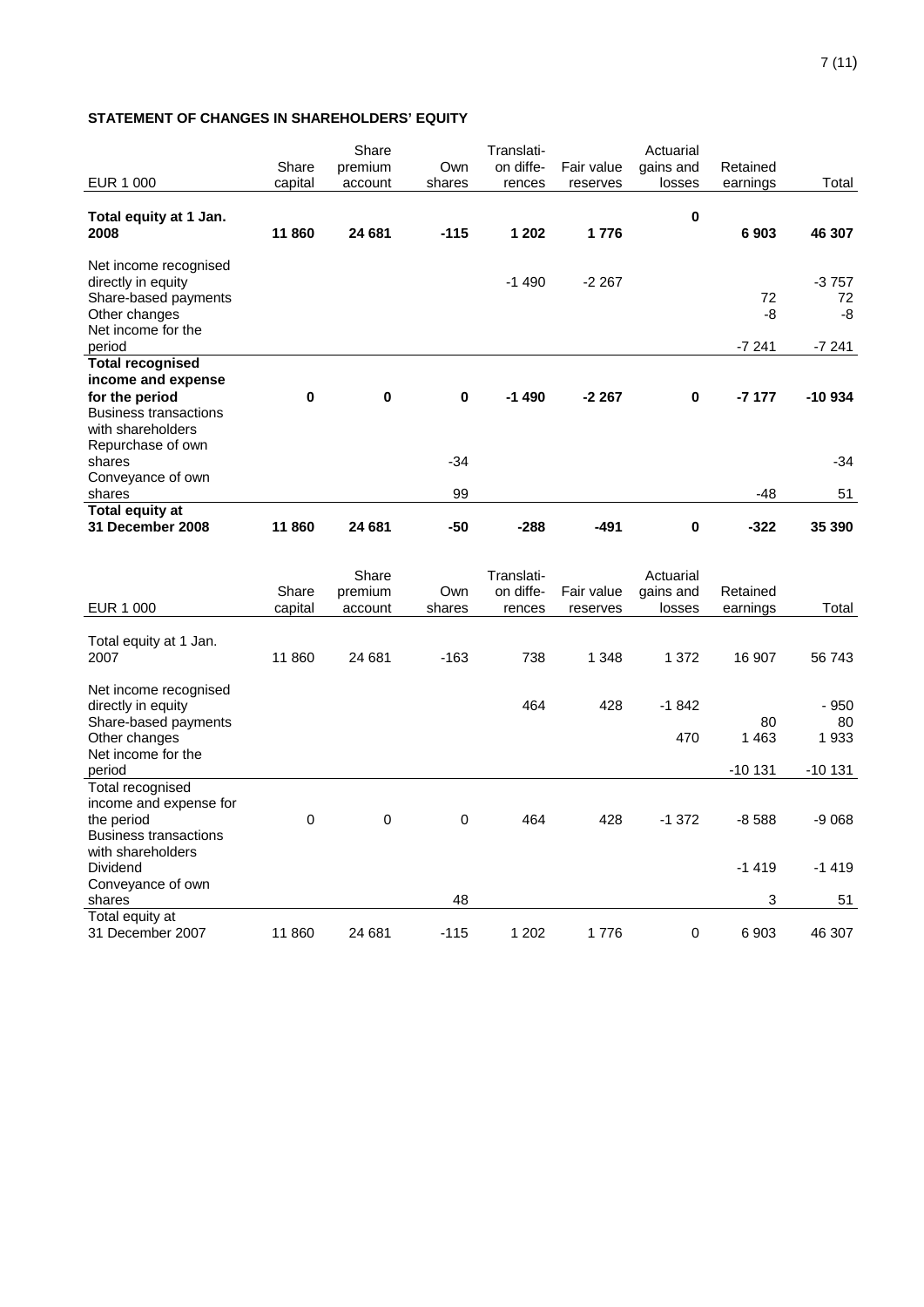# **CASH FLOW STATEMENT**

| EUR 1 000                                     | 1-12/2008 | 1-12/2007             |
|-----------------------------------------------|-----------|-----------------------|
| <b>Operations</b>                             |           |                       |
| Operating profit                              | $-4045$   | $-6777$               |
| Total adjustments                             | 14763     | 21 379                |
| Cash flow before change in working capital    | 10718     | 14 602                |
| Change in working capital                     | 12 255    | -7 261                |
| <b>Financial items</b>                        | -4 682    | $-3852$               |
| Taxes paid                                    | 621       | -791                  |
| Cash flow from operations                     | 18912     | 2698                  |
| <b>Investment payments</b>                    |           |                       |
| Investments in tangible and intangible assets | $-3578$   | $-12898$              |
| Proceeds from disposal of fixed assets        |           |                       |
| and other proceeds                            | 274       | $\frac{1634}{-11264}$ |
| Cash flow from investing activities           | $-3.304$  |                       |
|                                               |           |                       |
| <b>Financing</b>                              |           |                       |
| Non-current loans drawn                       | 33 000    | 18 371                |
| Repayments of non-current loans               | $-35147$  | $-11520$              |
| Withdrawals of capital loans                  | 10 000    |                       |
| Repayments of capital loans                   | $-2000$   | $-2000$               |
| Dividends paid                                |           | $-1420$               |
| Repurchase and conveyance of own shares       | 17        | 51                    |
| Change in current loans                       | $-18336$  | 4 9 34                |
| Cash flow from financing                      | $-12466$  | 8416                  |
| Change in cash and cash equivalents           | 3 142     | -150                  |
|                                               |           |                       |
| <b>KEY FIGURES</b>                            | 1-12/2008 | 1-12/2007             |
| Earnings/share, EUR                           | $-0.31$   | $-0.43$               |
| Equity/share, EUR                             | 1.49      | 1.96                  |
| Dividend/share, EUR                           | 0.00      | 0.00                  |
| Cash flow from operations/share, EUR          | 0.80      | 0.12                  |
| Return on equity (ROE), %                     | $-16.7$   | $-18.8$               |
| Return on invested capital (ROI), %           | $-2.9$    | $-4.5$                |
| Equity ratio, %                               | 24.6      | 26.9                  |
| Gearing, %                                    | 229.9     | 210.5                 |
| Gross investments, EUR 1 000                  | 3910      | 11 266                |
| Depreciation, EUR 1 000                       | 12 595    | 13 9 34               |
| Impairment losses, EUR 1 000                  | 2490      | 8 4 3 0               |
|                                               |           |                       |

\* Proposal by the Board of Directors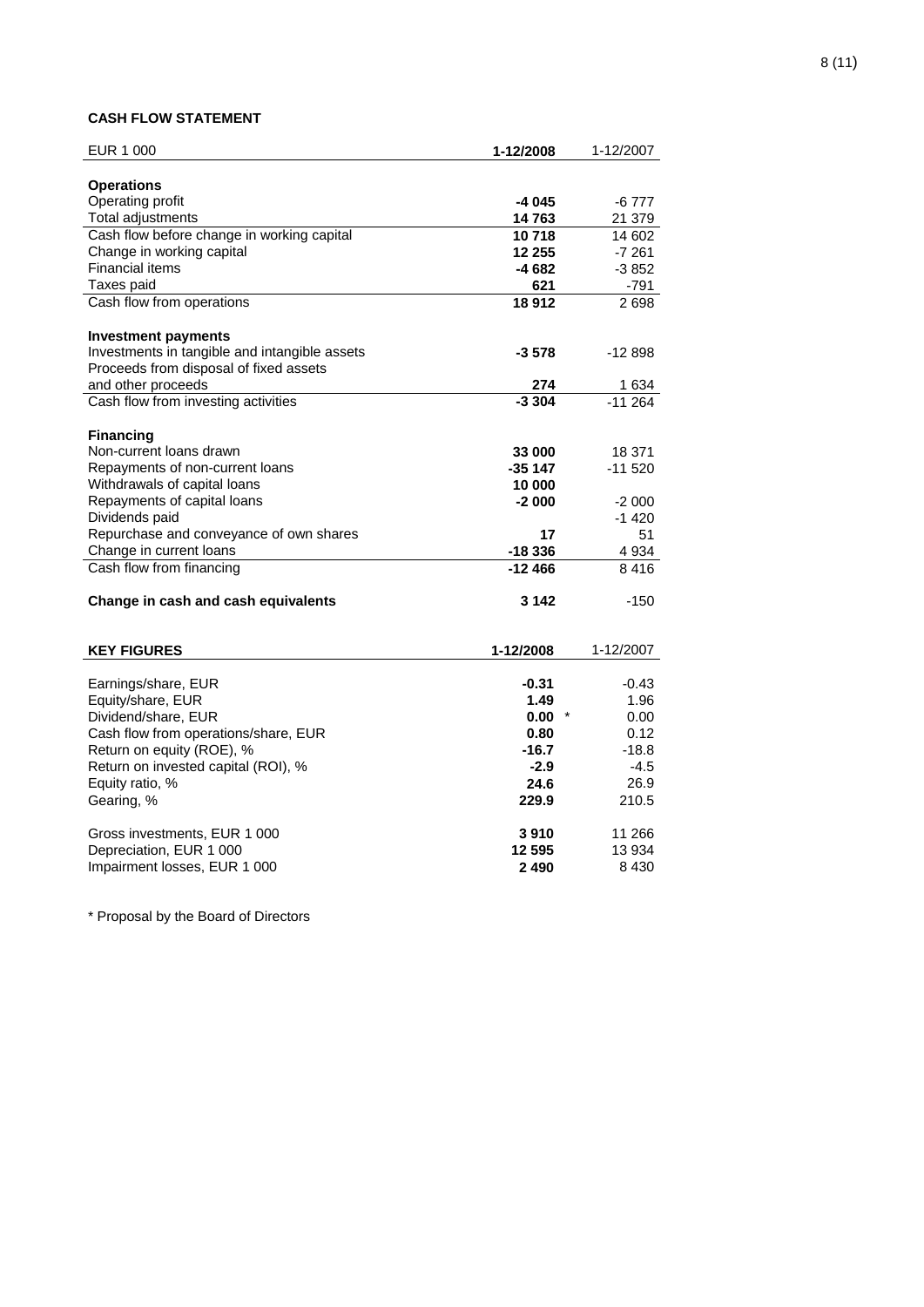## **SEGMENT REPORTING**

# **Wiping**

| EUR 1 000                                 | 1-12/2008 | 1-12/2007 | Change % |
|-------------------------------------------|-----------|-----------|----------|
| Net sales                                 |           |           |          |
| - Codi Wipes                              | 72 367    | 70 032    | 3.3      |
| - Nonwovens                               | 76 320    | 76 970    | $-0.8$   |
| - eliminations                            | $-10166$  | $-9413$   | 8.0      |
| Total                                     |           | 137 589   |          |
|                                           | 138 521   |           | 0.7      |
| Operating profit before impairment losses | $-2266$   | $-359$    |          |
| % of net sales                            | $-1.6$    | $-0.3$    |          |
| Impairment losses                         | $-2490$   | $-8430$   |          |
| Operating profit                          | -4 756    | $-8789$   |          |
|                                           |           |           |          |
| Assets                                    | 93 804    | 108 295   |          |
| Liabilities                               | 12 24 2   | 12 8 84   |          |
| Net assets                                | 81 562    | 95 411    |          |
| Investments                               | 2042      | 4 3 7 9   |          |
| Depreciation                              | 7 5 2 5   | 8 4 0 7   |          |
| Impairment losses                         | 2 4 9 0   | 8 4 3 0   |          |
| Average personnel                         | 445       | 466       |          |
|                                           |           |           |          |
| <b>Flexibles</b>                          |           |           |          |
| EUR 1 000                                 | 1-12/2008 | 1-12/2007 | Change % |
| Net sales                                 | 76 795    | 78 269    | $-1.9$   |
| Operating profit                          | 1 1 9 1   | 2 4 0 7   |          |
| % of net sales                            | 1.6       | 3.1       |          |
|                                           |           |           |          |
| Assets                                    | 47 183    | 59 744    |          |
| Liabilities                               | 8 1 3 6   | 9896      |          |
| Net assets                                | 39 047    | 49 848    |          |
| Investments                               | 1820      | 6852      |          |
| Depreciation                              | 5 0 3 3   | 5481      |          |
| Average personnel                         | 562       | 593       |          |
|                                           |           |           |          |
| <b>Consolidation items</b>                |           |           |          |
| EUR 1 000                                 | 1-12/2008 | 1-12/2007 |          |
| Net sales                                 | -711      | $-613$    |          |
| Operating profit                          | $-480$    | $-395$    |          |
|                                           |           |           |          |
| Assets                                    | 2832      | 4 3 8 1   |          |
| Liabilities                               | 89 244    | 103 333   |          |
| Investments                               | 48        | 35        |          |
| Depreciation                              | 37        | 46        |          |
| Average personnel                         | 12        | 11        |          |
|                                           |           |           |          |
| <b>NET SALES BY MARKET AREA</b>           |           |           |          |
|                                           |           |           |          |

| EUR 1 000        | 1-12/2008 | 1-12/2007 |
|------------------|-----------|-----------|
|                  |           |           |
| Finland          | 34 954    | 34 139    |
| Scandinavia      | 18 375    | 22 0 32   |
| The Netherlands  | 16 891    | 19 0 22   |
| Other Europe     | 119 573   | 104 539   |
| Other countries  | 24 812    | 35 513    |
| Net sales, total | 214 605   | 215 245   |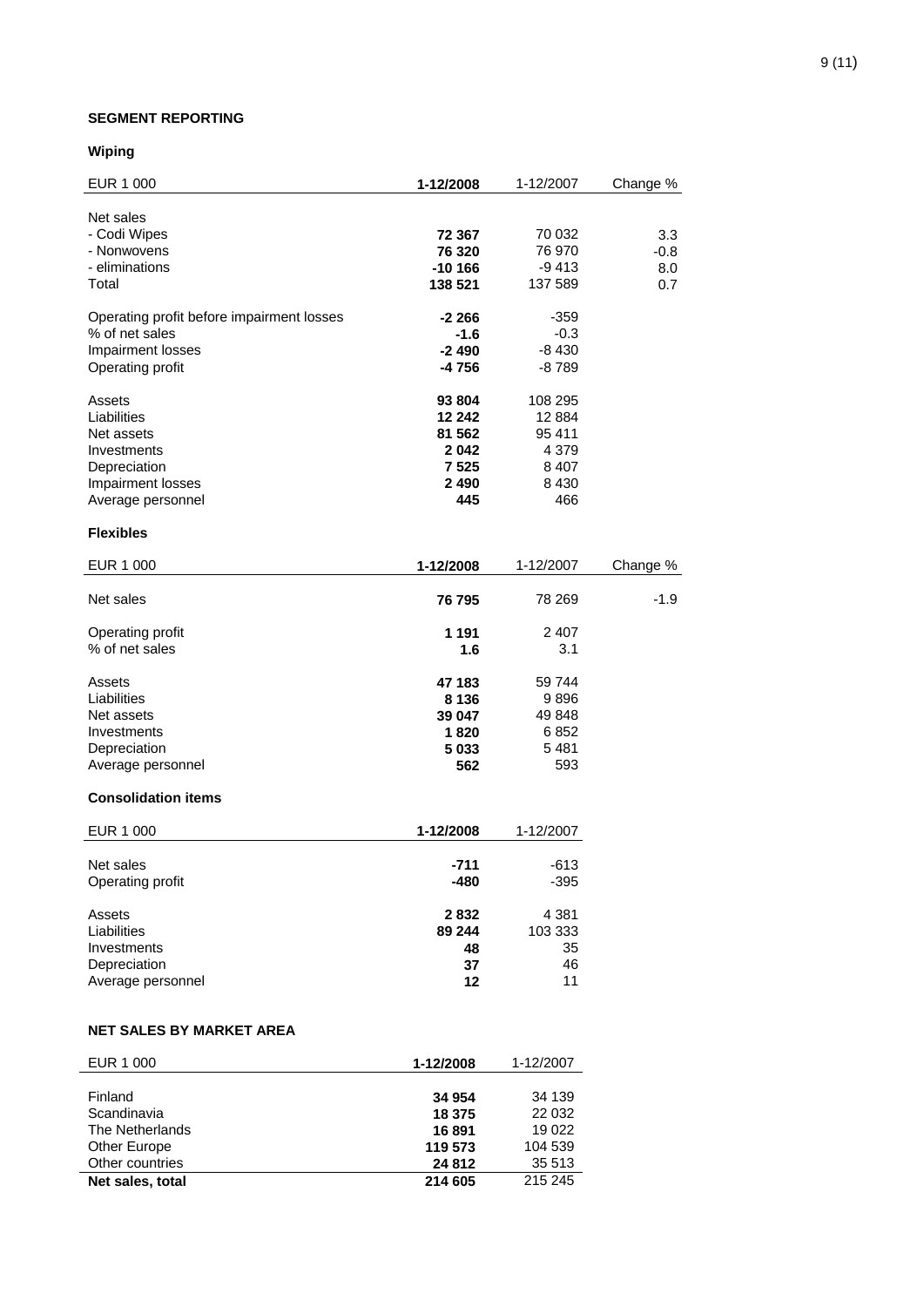### **QUARTERLY FIGURES**

|                                             |         |                |                 |         | $I/2008-$ |
|---------------------------------------------|---------|----------------|-----------------|---------|-----------|
| EUR 1 000                                   | 1/2008  | <b>II/2008</b> | <b>III/2008</b> | IV/2008 | IV/2008   |
|                                             |         |                |                 |         |           |
| <b>Net sales</b>                            |         |                |                 |         |           |
| Wiping                                      |         |                |                 |         |           |
| - Codi Wipes                                | 18 507  | 17 379         | 19481           | 17 000  | 72 367    |
| - Nonwovens                                 | 20 559  | 21 109         | 19 152          | 15 500  | 76 320    |
| - eliminations                              | $-3564$ | $-1966$        | $-2493$         | $-2143$ | $-10166$  |
| Total                                       | 35 502  | 36 522         | 36 140          | 30 357  | 138 521   |
| Flexibles                                   | 19 0 94 | 18817          | 19 157          | 19727   | 76 795    |
| Consolidation items and eliminations        | $-134$  | $-171$         | $-146$          | $-260$  | $-711$    |
| Net sales, total                            | 54 462  | 55 168         | 55 151          | 49824   | 214 605   |
|                                             |         |                |                 |         |           |
| <b>Operating profit</b>                     |         |                |                 |         |           |
| Wiping                                      | -97     | 295            | $-516$          | $-396$  | $-687$    |
| % of net sales                              | $-0.3$  | 0.8            | $-1.4$          | $-1.2$  | $-0.5$    |
| Flexibles                                   | 175     | 509            | $-312$          | 819     | 1 1 9 1   |
| % of net sales                              | 0.9     | 2.7            | $-1.6$          | 4.2     | 1.6       |
| Consolidation items and eliminations        | $-203$  | $-186$         | 63              | $-154$  | $-480$    |
| Operating profit before non-recurring costs |         |                |                 |         |           |
| and impairment losses                       | $-125$  | 618            | $-765$          | 296     | 24        |
| % of net sales                              | $-0.2$  | 1.1            | $-1.4$          | 0.6     | 0.0       |
|                                             |         |                |                 |         |           |
| Non-recurring costs                         |         |                |                 | $-1579$ | $-1579$   |
| Impairment losses                           |         |                |                 | $-2490$ | $-2490$   |
| Operating profit, total                     | $-125$  | 618            | $-765$          | $-3773$ | $-4045$   |
| % of net sales                              | $-0.2$  | 1.1            | $-1.4$          | $-7.6$  | $-1.9$    |
|                                             |         |                |                 |         |           |
| Net financial expenses                      | $-1084$ | $-1200$        | $-1260$         | $-1252$ | -4 796    |
| Profit before income taxes                  | $-1209$ | $-582$         | $-2025$         | $-5025$ | $-8841$   |

# **INFORMATION ON RELATED PARTIES**

Suominen has related party relationships with the members of the Board of Directors, and the members of the Corporate Executive Team. The Company has no investments in associated companies. Salaries paid to the related parties amounted to EUR 815 thousand, share-based payments EUR 72 thousand, and unsecured loans EUR 1 100 thousand.

### **MOVEMENTS IN BORROWINGS**

| EUR 1 000                                                | 1-12/2008 | 1-12/2007 |
|----------------------------------------------------------|-----------|-----------|
|                                                          |           |           |
| Total borrowings on 1 January                            | 99 119    | 89 335    |
|                                                          |           |           |
| Current loans from financial institutions on 1 January   | 3 0 0 0   | 8 0 0 0   |
| Change in current loans from financial institutions      | $-3000$   | $-5000$   |
| Current loans from financial institutions on 31 December | 0         | 3 0 0 0   |
|                                                          |           |           |
| Commercial papers on 1 January                           | 15 336    | 5402      |
| Change in commercial papers                              | $-15336$  | 9934      |
| Commercial papers on 31 December                         | 0         | 15 336    |
|                                                          |           |           |
| Non-current loans on 1 January                           | 78 783    | 71 933    |
| Change in non-current loans                              | $-2380$   | 6850      |
| Non-current loans on 31 December                         | 76 403    | 78 783    |
|                                                          |           |           |
| Capital loans on 1 January                               | 2000      | 4 0 0 0   |
| Change in capital loans                                  | 8 0 0 0   | $-2000$   |
| Capital loans on 31 December                             | 10 000    | 2 0 0 0   |
|                                                          |           |           |
| Total borrowings on 31 December                          | 86 403    | 99 119    |